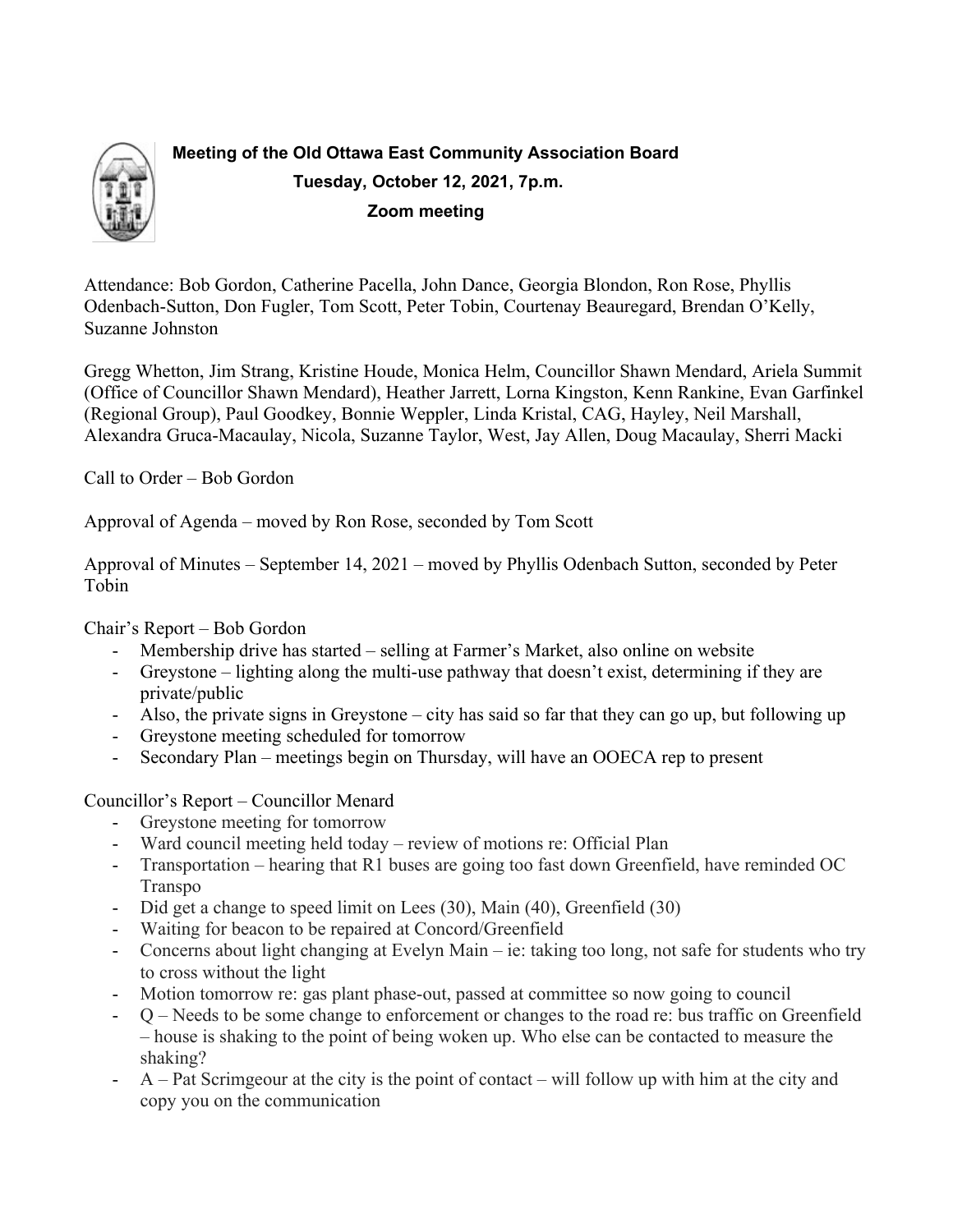- C Both sides of Greenfield are affected by the buses traveling on the road a mirror fell off the wall. Don't think it's just the speed but also the size of the buses (ie: double-decker and articulated buses).
- $C$  Not just the weight and speed of the buses, needs to be looked at need to consider capping Greenfield
- $C R1$  route when going westbound  $-\text{look}$  at the route to avoid the residential areas
- Shawn has been recording all the comments, will be sending communication to Pat Scrimgeour and Pat Sammon – will ask for 30 km/h slowdown, potholes to be filled, have asked about the route but not optimistic, have also asked for vibration analysis (have been told in the past it's not enough to damage foundation but it's a quality of life issue so will be re-raising the question)

Regional Update – Evan Garfinkel

- Phase 3 public meeting tomorrow night
- The Spencer site preparation starting November 1, excavation possible in early January
- $2A$  and  $2B$  construction ongoing
- Meilieu occupancy on November 1
- Ballantyne spring 2022
- Aware of fire alarm issue should wrap up next week
- Q haven't seen any work on the shoreline?
- $A$  mid- to late October is expected will follow up with contractors
- Q any other planned private sidewalks in Greystone? Also, signs only at one end.
- A Nothing planned for Phase 3

Treasurer's Report – Don Fugler

- a. Current balance is \$17,291.13. The only withdrawals over the summer were for the Mainstreeter fees (4 X \$80.00).
- b. Had a \$900 donation from John Jarrett from sales of artwork, planned event in September – thank you!

CAG report – TBD

- Lee, new executive director since early October

Letter re: Colonel By Drive – John Dance

- During all-candidates debate, Yasir Naqvi made a statement about this
- Community was never contacted prior to hearing this
- Citizen contacted Bob for a comment said they were waiting to hear about traffic reports and how closures affected community
- Have already sent a letter to NCC requesting changes to pathway between Clegg and Bank but never requested banning of motorized vehicles
- Lots of concerns outlined in the letter
- $C$  supportive of it being closed down for a year
- $C$  need to fix lighting along the pathway, look at some safety issues
- Q clarification on cantilever along Colonel By between Clegg and Bank?
- $A$  similar to what is at Dow's Lake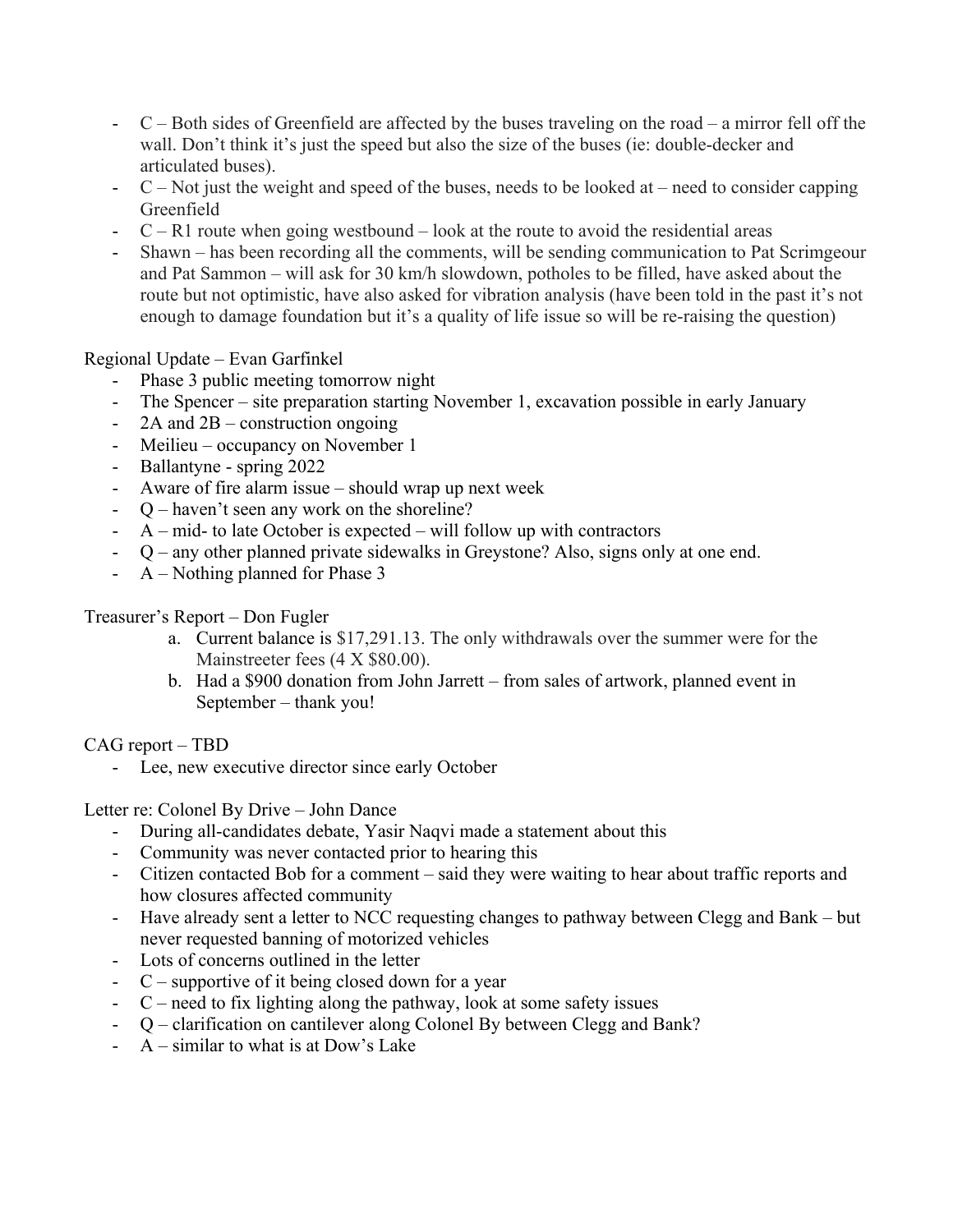- C support keeping the road open, it's an important transportation route need the data/evidence to close the road (ie: did people not use cars or just move their cars elsewhere to other roads)
- $C$  don't think it will be well used in the winter for cyclists, but will have impacts on other streets
- $C$  need to do surveys, get the data
- Motion to approve draft letter moved by John Dance, second by Tom Scott
	- o Yea Georgia, Suzanne, Tom, Ron, John, Peter, Courtney, Don, Phyllis, Brendan, Catherine
	- o Nays –
	- o Abstentions –
	- o Motion approved

Committee reports (\*all received reports attached below)

- FCA Ron Rose
	- o Please see attached report
- Corners on Main and Greystone Village Peter Tobin
	- o Please see attached report
	- o Georgia wrote to Smart Living about two and a half weeks ago wanted to clarify re: the park, talked about the importance of the tree canopy, if no response in a few days will follow up again
- Parks and Greenspace Brendan O'Kelly
	- o Park clean up last month
	- $\circ$  Q lots of the SLOE signs along the river have graffiti
	- $\circ$  Q pilot project at Windsor Park re: garbage bins they have 24 giant bins why so many?
	- $\circ$  A will follow up with city staff who are overseeing this project
- Membership Suzanne Johnston
	- o See attached report
- Planning Ron Rose
	- o See attached report
	- $\circ$  Will be presenting at planning committee will be focusing on three motions
	- o One motion will focus on removing the Alta Vista Transportation Corridor
	- o Second motion Main Street south of Clegg should not be considered a corridor and thus allow up to nine stories
	- $\circ$  Third motion secondary plan requires a schedule that shows a height limit for each area
	- o If you have concerns, register to speak at the meeting
	- $\circ$  Q any update re: 111 Greenfield and it's replacement with an apartment building?
	- $\circ$  A does not show up on next two Committee of Adjustment meeting agendas
	- $\circ$  O any update on 99 Greenfield or the burned-out duplex across from it?
	- $\circ$  A no update since last month
- SLOE Jayson MacLean
	- o See attached report
- Health and Safety Courtenay Beauregard
	- o No report
- Transportation Tom Scott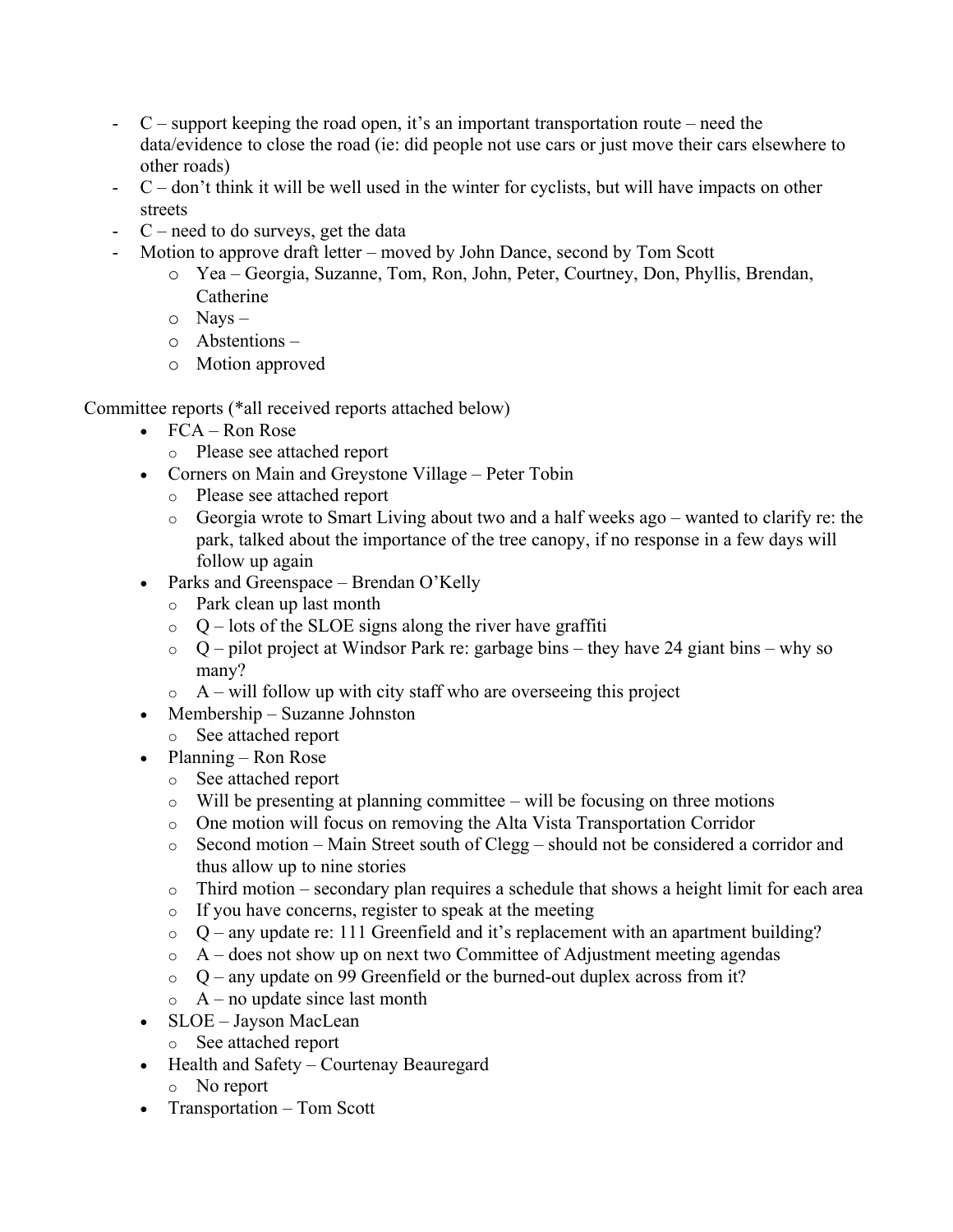- o See attached report
- Lansdowne John Dance
	- o See attached report
- Communications Bob Gordon
	- o Zoom meeting links will always be the same
	- o Received some input on the online membership link, will make some minor edits

New Business

- Phyllis – had a tour of the new Indigenous Centre at Saint Paul University, will get more clarity on how the space can be used/shared by the community

Date of Next Meeting – AGM, November 9, 2021

Moved by Tom Scott, seconded by Phyllis Odenbach Sutton

Adjournment

Attachments:

# **Proposed OOECA Letter to Yasir Naqvi: Colonel By Drive, Pedestrians and Cyclists**



Yasir Naqvi Member of Parliament Ottawa Centre

Dear Mr. Naqvi

Congratulations on your recent electoral victory and welcome back to representing us in Old Ottawa East and the rest of Ottawa Centre.

As you recall, we were most appreciative of your support for the Flora footbridge and look forward to collaborating with you on initiatives that will strengthen our community and the others of Ottawa Centre.

At your convenience, we would like to discuss one specific proposal you made during the campaign, i.e., "*Extending the popular Colonel By Drive pilot project to a full-year would not*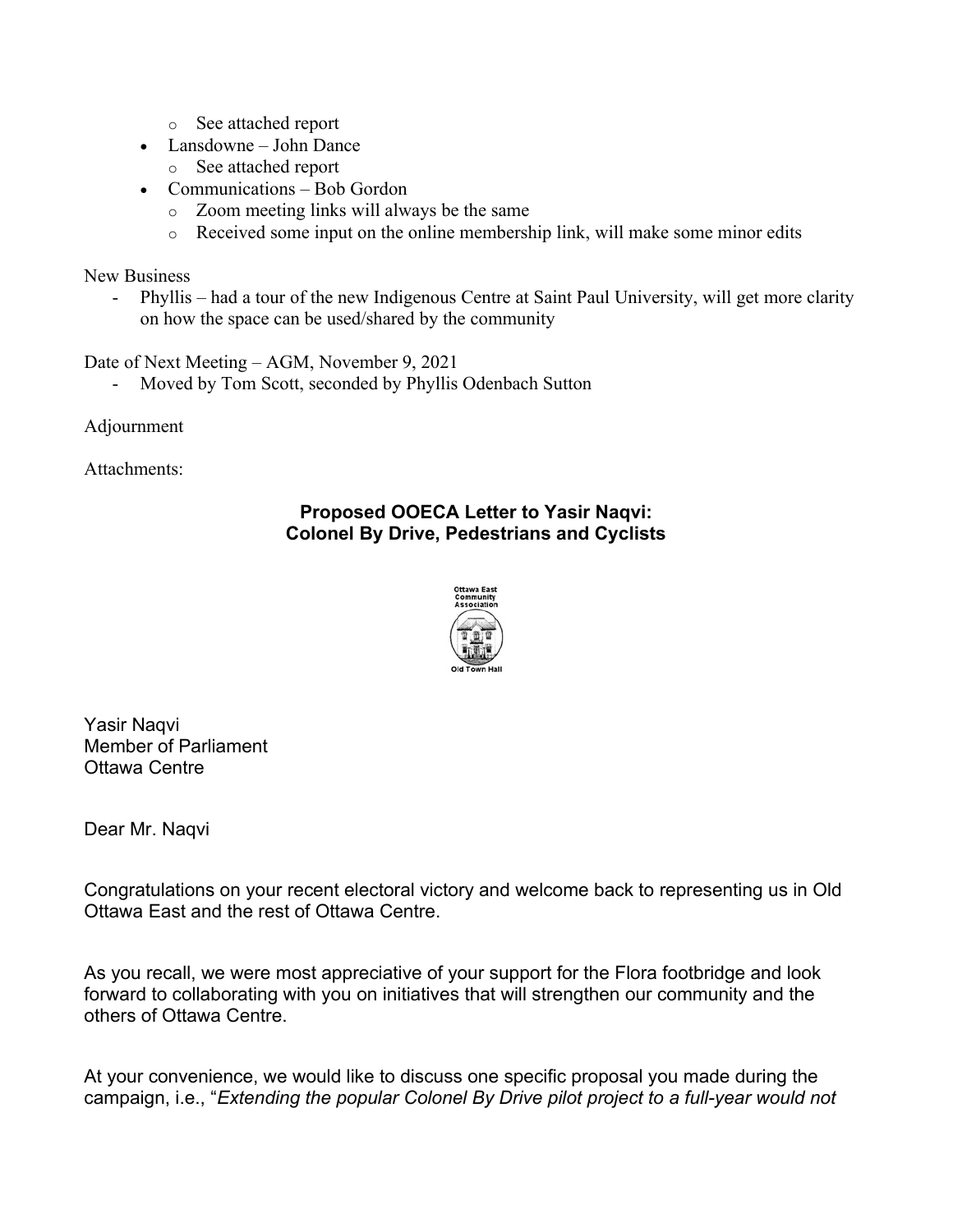*only allow our community to get out of their cars to walk, bike and roll to work and school, it would also give our community the necessary data and comprehensive details to measure the quantitative success of this important project."*

We share your desire to get more people "rolling" but, as I wrote to NCC CEO Tobi Nussbaum last year (letter attached), we are of the view that there are two permanent measures that would have a similar impact to what you have proposed while allowing continued motorized vehicle use of Colonel By Drive.

Specifically, we recommend that the NCC:

- Reclaim space from the vehicle lanes in order to create bike lanes on the parkway. These bike lanes would serve faster cyclists, e-cyclists, and e-scooters.
- Construct a pedestrian-only pathway expansion cantilevered over the Rideau Canal on the stretch from Clegg to Bank Street.

We have not had a substantive response from the NCC on our recommendations and would appreciate your assistance in having the Commission consider them.

Our primary concern about closing Colonel By Drive to motorists is that this would likely result in more traffic through neighbourhood streets in OOE and elsewhere both in Ottawa Centre and in other constituencies as south-end commuters and tourists travelling to and from downtown, Byward Market and the Quebec bridges would find alternative routes. Secondly, Colonel By is the only alternative to Main Street and its closure would result in longer and lengthier trips for many residents. Also, as per our recommendations to the NCC, there are better means of improving the Colonel By route for cyclists and pedestrians.

As you may know, the multi-year reconstruction of major portions of three of our primary streets (Main, Hawthorne and Greenfield) has begun and any diversion of traffic from Colonel By Drive to these streets will aggravate traffic problems resulting from the reconstruction. Winter weather would likely worsen problems while in the winter actual use of a closed-tomotorized-vehicles Colonel By Drive would have substantially reduced cyclist traffic. An unintended consequence of closure of Colonel By could be renewed pressure from southern constituencies to build the Alta Vista Transportation roadway, something Old Ottawa East and neighbouring communities have been trying to get out of City plans for 50 years.

It is also worth noting that in Old Ottawa East pedestrians and cyclists also have the option of using Echo Drive which is similar to the Netherlands' "woonerfs," where relatively few slowlymoving motorized vehicles share the roadway with pedestrians and cyclists.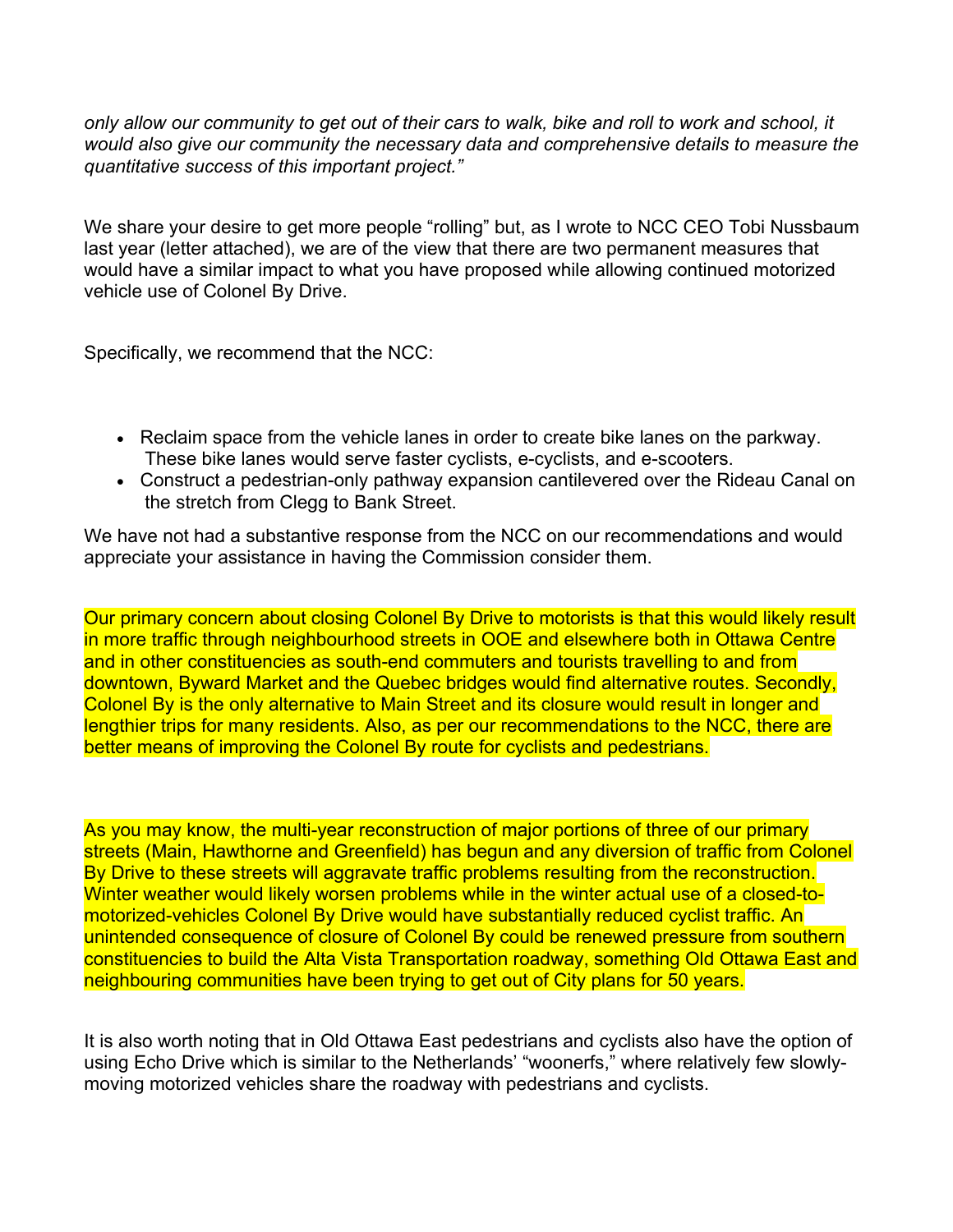In your post-election video you noted: "We have some really important and complex issues to deal with, but I know with your commitment and with our engagement we will be able to come up with creative solutions together." We suggest that the future of Colonel By Drive requires community engagement to come up with a creative solution.

We are supportive of your climate action goals, however, we suggest that in the case of Colonel By Drive there are better ways of achieving them than what you proposed to the NCC.

Robert I. W. Gordon President Old Ottawa East Community Association 61 Main Street OTTAWA ON, K1S 1B3

robert.i.w.gordon@gmail.com

Via email:

yasirnaqvi.liberal.ca

c.c.: Tobi Nussbaum (info@ncc-ccn.ca) Councillor Shawn Menard ([Shawn.Menard@ottawa.ca](mailto:Shawn.Menard@ottawa.ca)) Tom Scott [\(tscot9401@rogers.com](mailto:tscot9401@rogers.com)) John Dance [\(john.dance.ottawa@gmail.com\)](mailto:john.dance.ottawa@gmail.com)

#### **Committee reports:**

#### **FCA – Ron Rose**

Federation of Citizens' Associations of Ottawa (FCA) met on September 15th. The main topic of discussion was the draft Official Plan and the revised schedule of meetings as discussed in a previous report.

The meeting also included a virtual workshop on how to make a presentation to the October 14th joint meeting of the Planning Committee and the Agriculture and Rural Affairs Committee. This session addressed similar issues to those covered by the CAG/Mainstreeter Social Issues Workshop on citizen advocacy.

**Corners on Main and Greystone Village – Peter Tobin** Greystone, Corners and Lees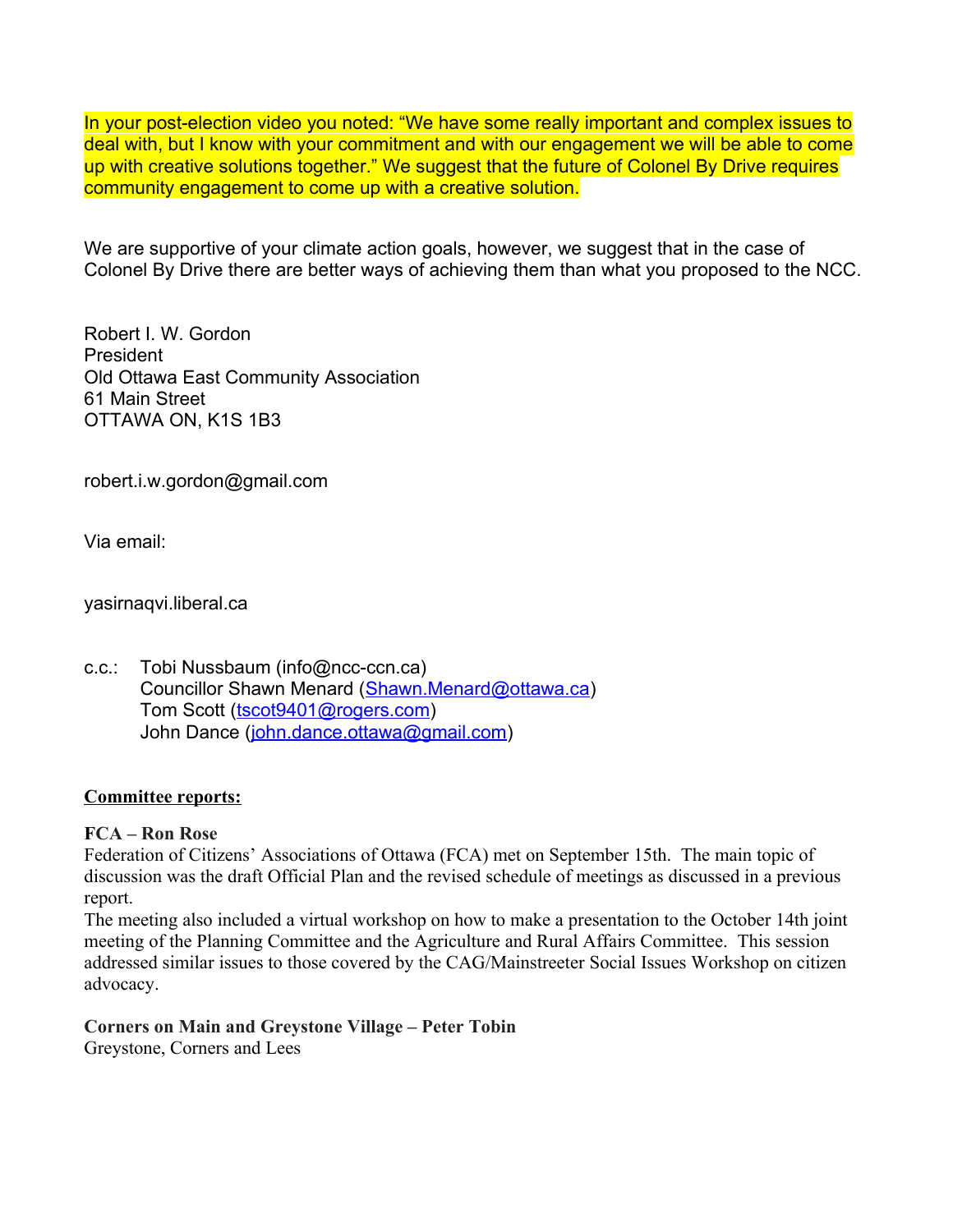There has been very little activity at the convent site. Georgia sent an email to Smart Living about 10 days ago and has yet to receive a reply.

Work continues most weekends at buildings 2A ( Milieu) and 2B (Ballantyne). There is now a concrete sidewalk on the east side of 2B. Work on remediation on the shoreline at des Oblats and Scholastic has not started .

The buildings at the 200 Lees site have been demolished and work to level out the soil has begun. The MUP near that area is open again.

# **Membership – Suzanne Johnston**

The membership drive is underway for the 2022. Most of the kits have been distributed, and the rest will be sent out this week. Hopefully the fall weather will continue to be to make getting the job done more enjoyable. The community continues to grow and so does the need for canvassers. As the Pandemic continues to alter the way we canvass our community we have added a few more sign up options. If anyone has more ideas, please feel free to reach out.

Canvassers will be dropping off AGM notices which also provide the following instructions: 1. Drop \$ with name and address back in the canvassers mailbox and canvasser will drop the card back

2. Drop \$ with name and address at Singing Pebble and a card will be given 3. Sign up at the Farmer's Market on Saturday a.m.

4. Pay on Line at the OOECA website - www.ottawaeast.ca

Heather Jarrett has coordinated with her building canvassers and has advertised when the sign up tables will be in the lobby of the buildings.

As indicated previously, we are always in need of additional support to alleviate some of the burden from canvassers that do several streets and to ensure all streets are canvassed and notices of the AGM are distributed. Please think of your new neighbors or current neighbors that would like to get more involved in their community and suggest the membership drive.

The time commitment is quite minimal, usually 1-2 hours and involves the following: - Go door to door on a sunny day on your appointed street to hand out notices for the Annual General Meeting with instructions on how to sign up.

- Handing back the canvassing kit with information to your Zone Captain around the end of October

- Meeting new people on your street always interesting
- Attending a get together for all the Canvassers and Captains held by the membership chair the first week of November – Best part!!

Condos and Apartment buildings continue to be a conundrum and if anyone is interested in being a building representative, please let me know. Once again, we invite residents of the OOE who live in apartments or Condos to get involved in the membership drive within your apartment building or Condo.

We would look forward to having new residents and current residents be part of the membership committee and or the membership drive.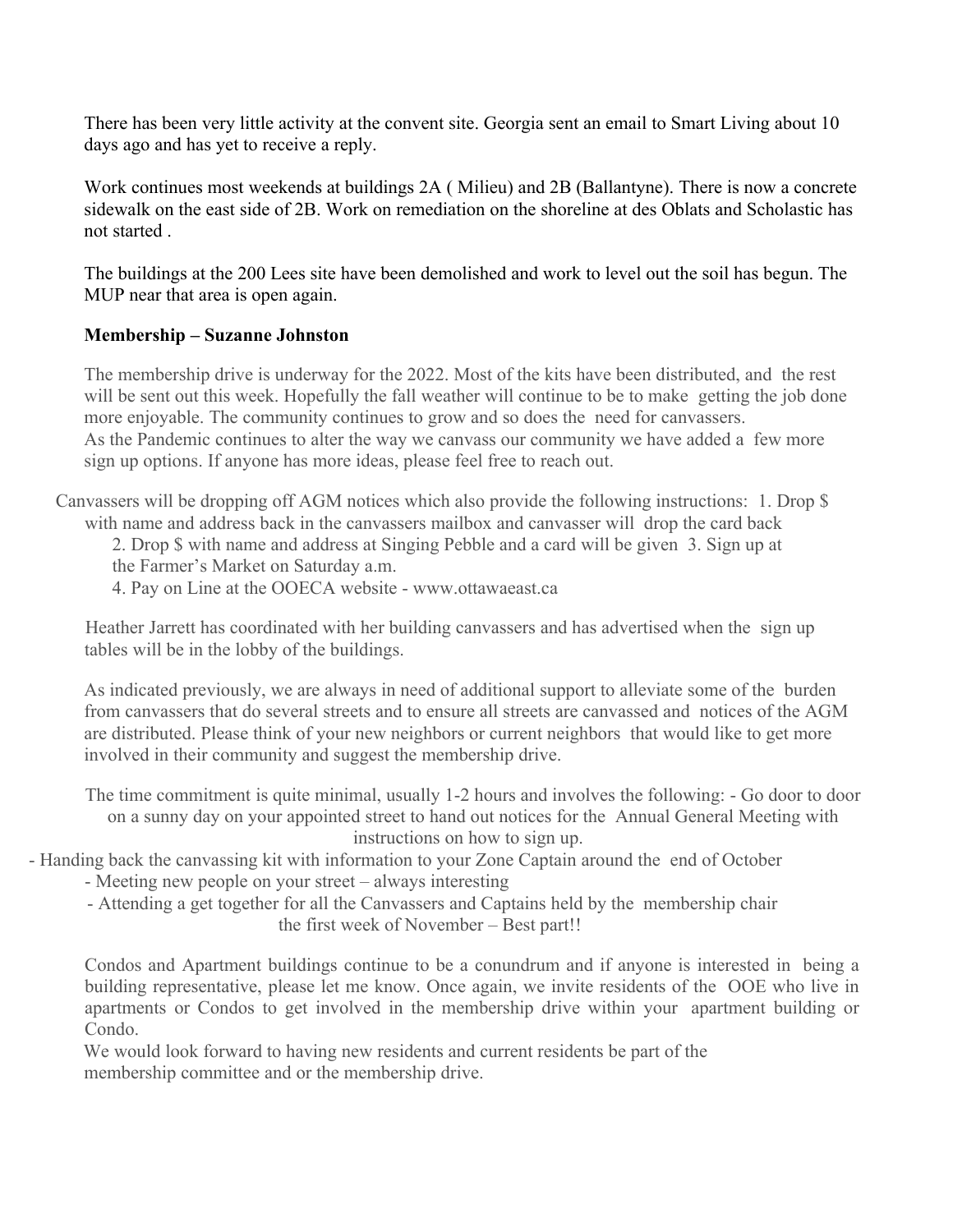#### **Planning – Ron Rose**

The Official Plan and Secondary Plans.

The Old Ottawa East Community Association Planning Committee has been busy this past month with many virtual meetings to review, and prepare to report on, the revised draft of the Old Ottawa East Secondary Plan. A small group met on numerous occasions to try to analyze the implications for our Community and to identify the items for which we would suggest changes. We have engaged with City Staff and with Councillor Menard's office on the changes we feel required.

One of the changes to the most recent draft is the inclusion of section 2.3, a "Green Transportation and Utility Corridor", which is said to represent a portion of the Alta Vista Transportation Corridor. The section is taken almost word for word from the original 2011 draft of our Secondary Plan. However, the City has made one concession towards the Community's request that the AVTC not be built, by changing the wording from implying that construction of the AVTC was a certainty in the 2011 draft, to the wording in the current draft which says "should the City proceed with the construction of the AVTC:" That is a clear indication that construction of the AVTC is no longer a certainty. One of the more worrisome aspects of the new plan is the proposal to declare Lees Avenue from Main Street to the southbound 417 off ramp to be a "Minor Corridor". The implication of this designation is that six storey buildings would be allowed on both sides of lees Avenue. An associated concern is an ambiguous reference to Main Street south of Clegg St being a Corridor, which would allow the construction of up to nine storey buildings along Main Street.

The Planning Committee will speak on behalf of the Community Association at the September 14th meeting. Although there are a number of changes required, we have chosen to concentrate on three issues:

- 1. We will be requesting the removal of any reference to the AVTC and proposing wording to maintain the Green Transportation and Utility Corridor as green space.
- 2. We will be requesting that The "Minor Corridor" designation be removed from Lees Avenue and that the Corridor Designation be removed from Main Street south of Clegg. Staff, working with the Councillor's office, have already made a proposed change which could address our concerns about Minor Corridors.
- 3. We will be requesting that a schedule, or map be added to the Secondary Plan which would show the maximum height allowed in all areas covered by the Secondary Plan. This has been done in other draft Secondary Plans; and would remove any ambiguity and provide certainty for future development. This proposed schedule would also remove an anomaly resulting from the City's actions in 2019 which allowed building 2B at 10 Oblats Avenue to be nine stories., There is uncertainty that the zoning on the south side of the Grande Allée exactly mirrors the zoning to the north of the Grande Allée. We want to ensure that any building built on the south side can mirror the buildings now existing on the north side.

Greystone Village Phase III development along Scholastic and Deschatelets.

As noted in last month's report, Regional Group has presented plans for its phase III development. The plans can be found at<https://devapps.ottawa.ca/en/applications/D07-12-21-0111/details> . The public consultation planned for September 30th was cancelled because City Staff would be observing the National Day for Truth and Reconciliation. The Councillors Office has arranged a Zoom consultation October 13th to discuss how to proceed with the public consultation.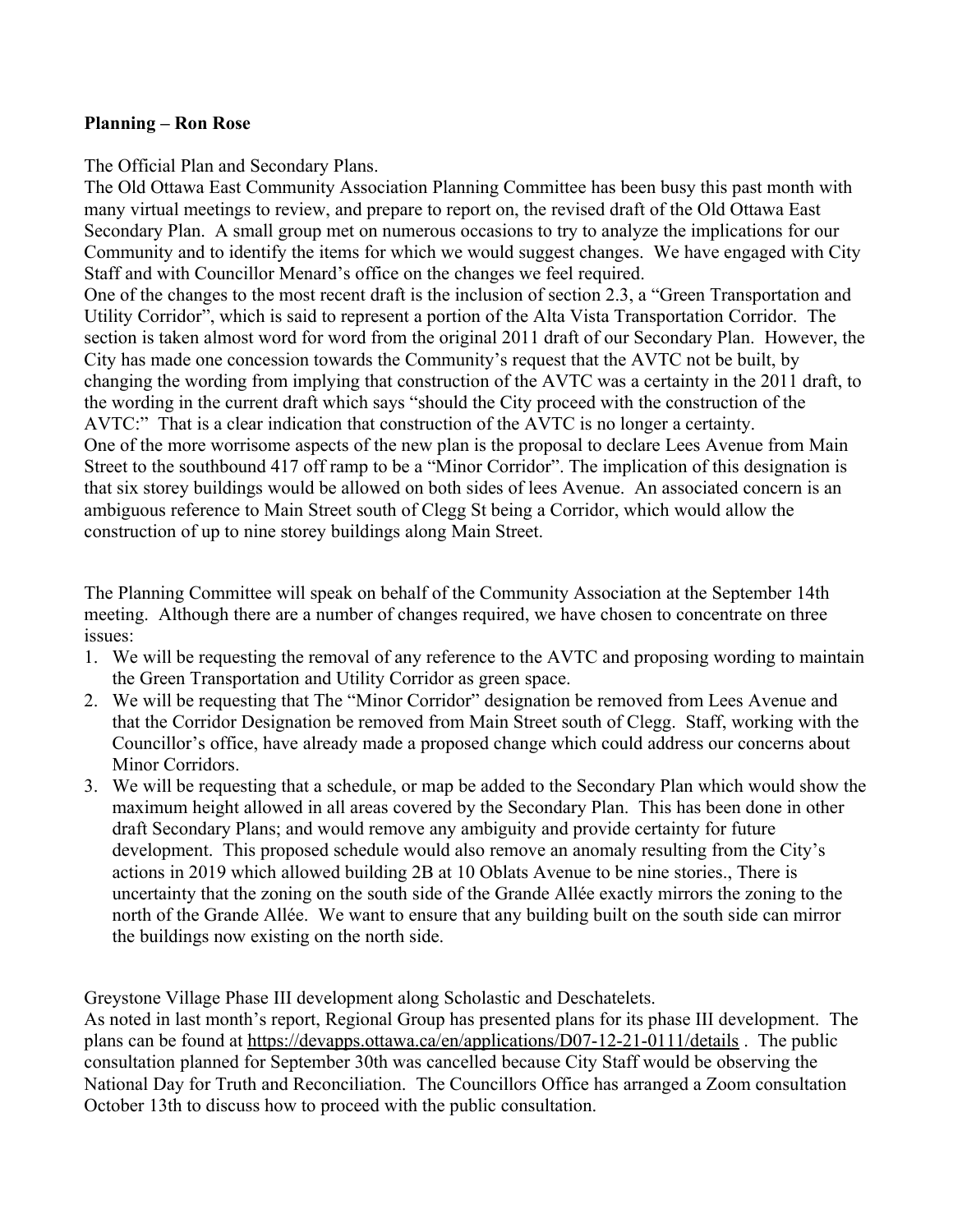Designation of Association members to participate in Confidential development consultations. During the September meeting, there was discussion about which members of the Community should be designated to participate in these confidential consultations. There was a general feeling that these individuals should be members of the Planning Committee. I'm pleased to report that Joan Batman, who has been representing the Community at these consultations for a number of years, has become a member of the Planning Committee.

Other matters.

Committee of Adjustment.

There was one proposal before the Committee of Adjustment concerning Old Ottawa East during the past month. A proposal was presented for minor variances to allow an extension at the property at 467 Echo Drive. The Planning Committee did not object to the requested variances.

# **SLOE – Jayson Maclean**

# Item #1 - Shoreline rehabilitation and stewardship

On September 16, members of SLOE and the OOE community took a walk along the Rideau River Nature Trail in behind Greystone, accompanied by a landscape architect and naturalist, Susan Fisher, and Evan Garfinkel, Regional's representative, to take a look at how the naturalization process has been going. There are roughly two sections to that stretch, the southern piece which is more progressed in the naturalization process and the northern piece which is less so, with work still to be done (this fall) on stabilizing the riverbank near the storm sewer outlet. SLOE member Rebecca Aird has compiled observations and reflections from those who attended the walk (and a few added points of feedback from community members) and will be sending the results to Regional for consideration in its next steps. Regional will then get back to the community with its plans.

# Item #2 - OOE Tree Canopy Project

SLOE is beginning an assessment of our trees in OOE, with the aim of getting more trees planted where needed. The plan will be to break the neighbourhood up into sections to tackle one by one and assess, using maps and by walking around, where trees might be planted, both on public and private land. For public land (parks, City-owned street frontage) SLOE will then work with residents to submit applications to the City's Forestry unit for trees through its Trees in Trust program. For private locations, SLOE will be sending out flyers to residents with information on getting trees planted. Anyone interested in helping with this project, please contact Jayson at  $sloe@ottawaeast.ca$ .

# Item #3 - Ottawa's Official Plan

In the spring, SLOE wrote a letter to the City's Planning Department regarding the draft Official Plan, putting forward a number of concerns related to OOE and the draft OP (e.g., on the transect boundary, on the Alta Vista Transportation Corridor, on urban density and on climate change and housing).

Ahead of the OP going to committee on October 14, SLOE is submitting a second letter to Mayor and Council on the Draft OP, urging for a more robust stance on climate within the OP, specifically with regards to themes such as new development, walkability, energy efficiency and climate adaptation.

#### **Transportation – Tom Scott**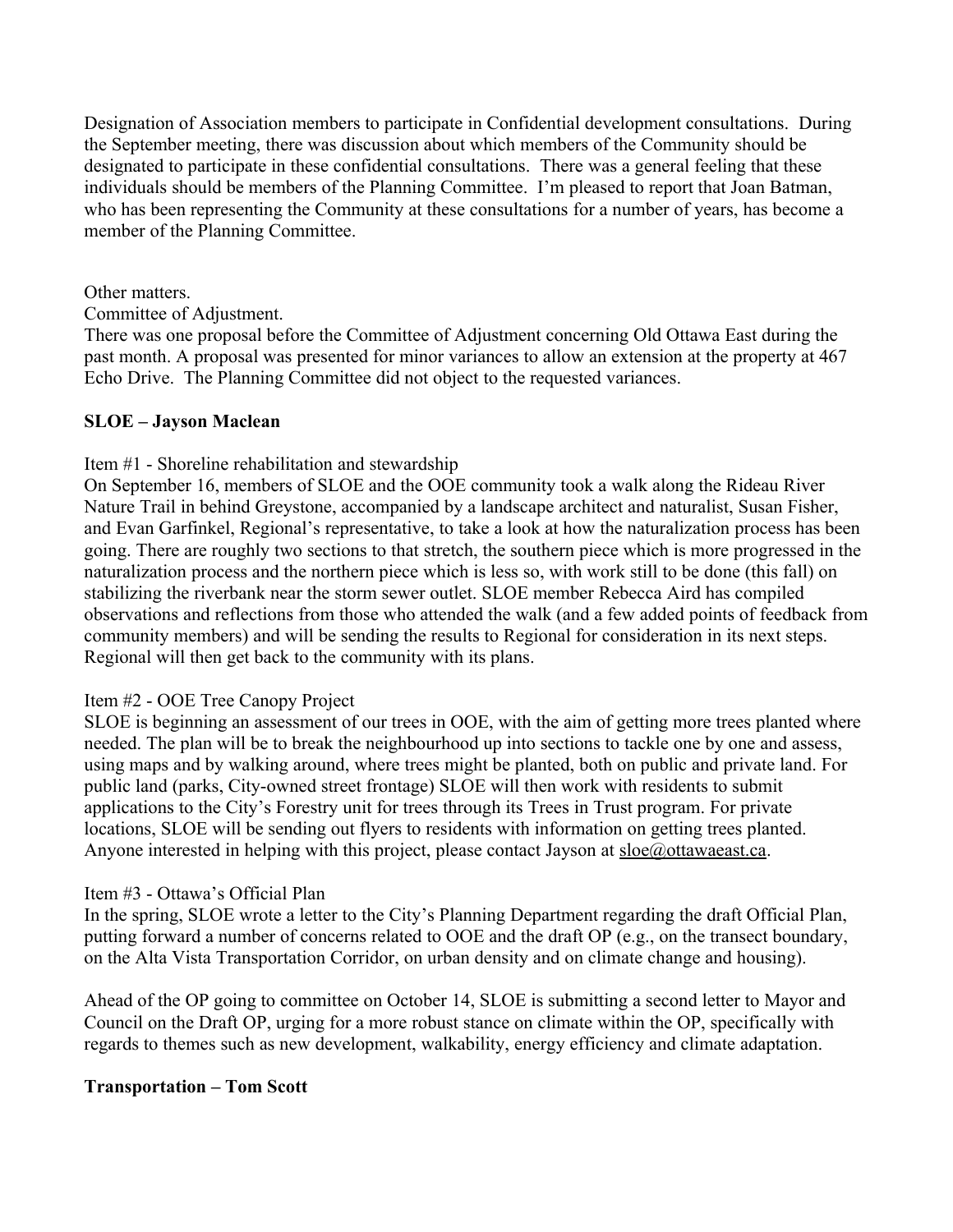The Greenfield Main Hawthorne (GMH) project is starting to pick up the pace and the City's project team sent out a notice to all nearby residents (a copy is attached as four pages because I could only scan 8 1/2 x 11) outlining this season's work. A separate notice will be going out to residents along Echo from N Concord to the 417 bridge since the project team expects blasting in this area for a new storm sewer.

Natural gas lines and meters along Hawthorne have already been accessed and adjusted by Enbridge in advance of next year's full-scale reconstruction. A similar kind of work is expected along N Concord and Echo including a gas main and control meter.

The GMH project team also updated the overall design and plan: a copy of the keyplan is also attached. (It takes a while to load.)

The R-1 buses are running again and a number of residents along Greenfield are complaining about both noise and vibration. The Councillor promised to have a notice given to OC Transpo about speeds along Greenfield.

The Councillor's office informed us that the intersection of Chestnut and Evelyn would be made an allway stop. Further, Phyllis requested that the City review an extension of the Evelyn sidewalks from Chestnut to the Brunswick intersection at Springhurst Park to provide safer access.

#### **Ministry of Transportation**

**Safety Program Development Branch** 145 Sir William Hearst Avenue, Room 212 Toronto, Ontario M3M 0B6

September 20, 2021

Tom Scott tscot9401@rogers.com Dear Mr. Scott:

**Ministère des Transports Direction de l'élaboration des programmes de sécurité** 145, avenue Sir William Hearst, bureau 212 Toronto, Ontario M3M 0B6

107-2021- 2880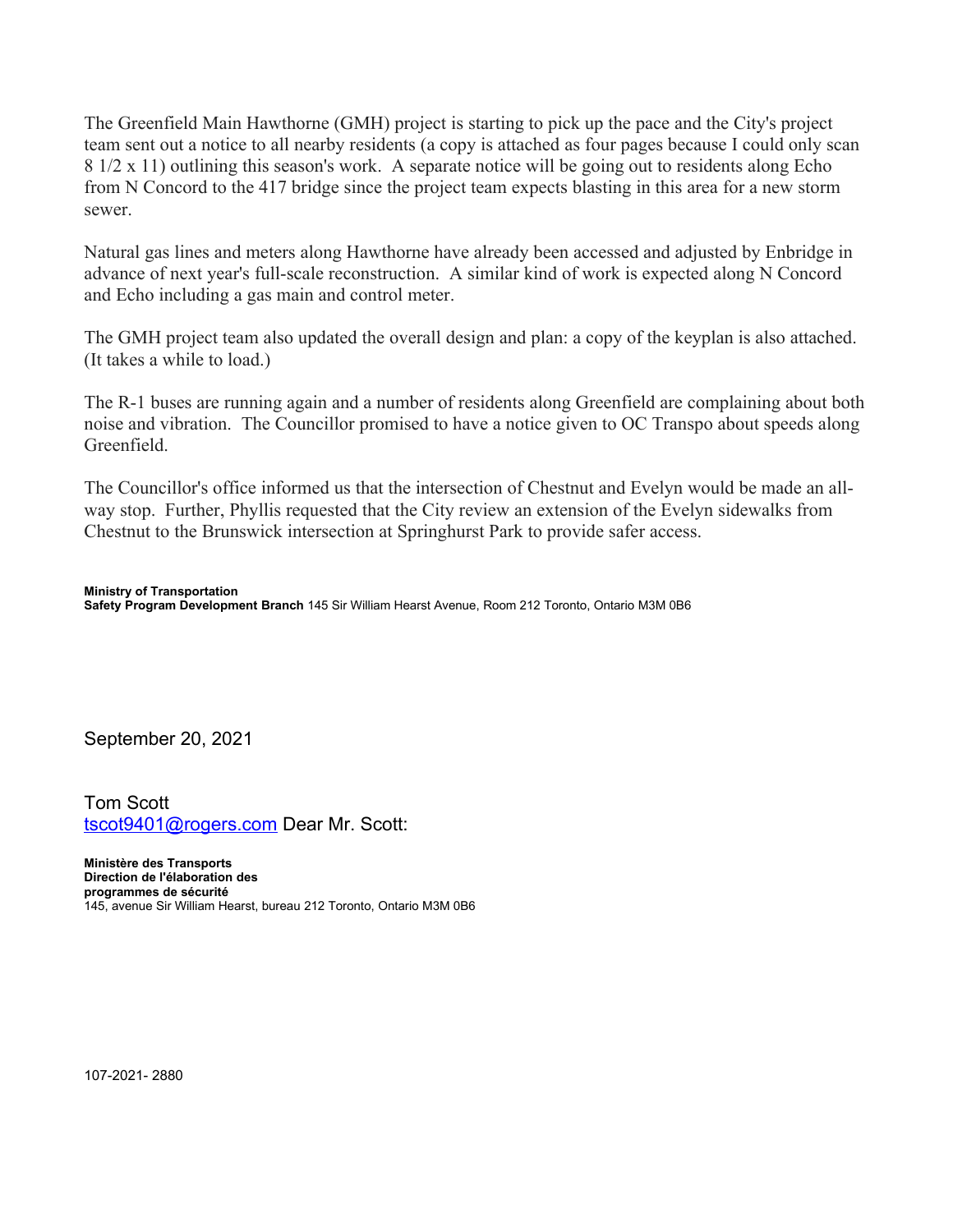Thank you for your email, addressed to the Honourable Caroline Mulroney, Minister of Transportation, regarding excessive vehicle noise and street racing. Minister Mulroney has asked me to respond on her behalf and I am pleased to do so. For ease of reference, I have noted subheadings for each of the issues you raised.

#### **Vehicle Noise/Emission Standards**

I would like to first state that the regulation of new vehicles sold or imported into Canada, including their manufacturing standards, such as vehicle noise and allowable emissions, are regulated by Transport Canada. If you wish to contact Transport Canada on this matter, please use the following contact information:

> Transport Canada 330 Sparks Street Ottawa, Ontario K1A 0N5 Telephone: 1-800-333-0371 E-mail: Questions@tc.gc.ca

The province shares the responsibility of ensuring vehicles continue to meet their manufacturing standards by maintaining on-road regulations, with rules that regulate allowable noise limits and any aftermarket modifications.

Specifically, the issue of excessive noise from motor vehicles is governed by subsection 75(1) of the Highway Traffic Act (HTA). Specifically, this subsection requires mufflers to be in good working order and in constant operation to prevent excessive or unusual noise. There is no specific decibel limit. Use of a muffler cut-out, straight exhaust, gutted muffler, "Hollywood muffler", by-pass or similar device is also prohibited. Subsection 75(4) of the HTA requires, among other things, that a driver of any motor vehicle not cause it to make any unnecessary noise. In addition, you may consider raising this

-2-

…/2

issue with your municipality as they have the ability to set additional by-laws regarding specific noise thresholds for motor vehicles within their municipality and the ability to enforce these by-laws.

With regards to emissions, your correspondence also makes note of after market modifications of a vehicle's emission control system. Section 75.1 of the HTA which, when proclaimed, prohibits the tampering of the vehicle's emission control system, as well as the sale of such devices.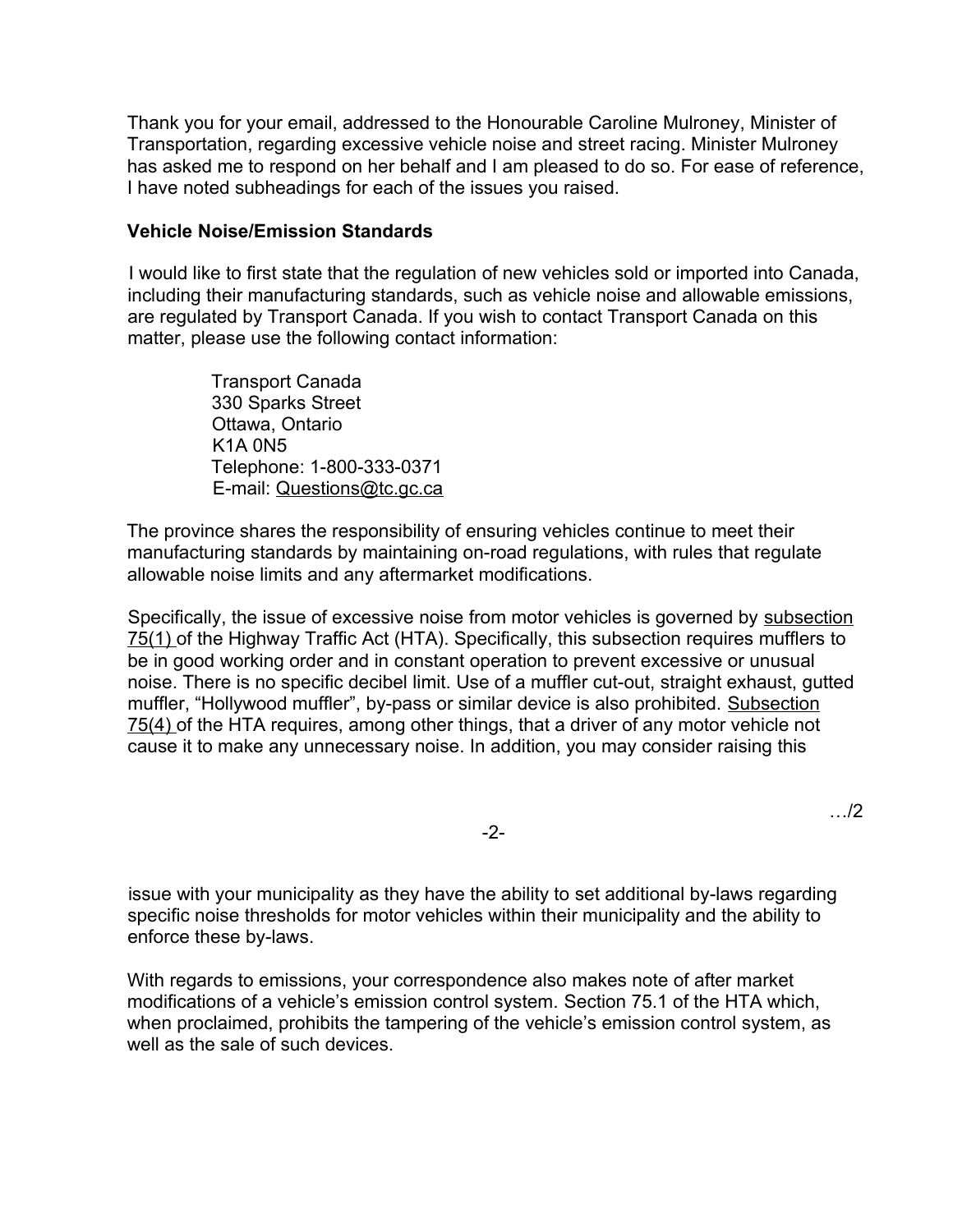These rules provide sufficient latitude to police officers and the courts to charge and penalize offenders for excessive noise and excessive exhaust. A driver who violates the HTA's vehicle noise provisions may be fined up to \$1000.

# **Street Racing and Stunt Driving**

With regards to your concerns with excessive speed, the Ministry of Transportation (MTO) recognizes that stunt driving and street racing on Ontario's roads continue to be a challenge, and it has been our experience that there is no simple solution to this problem. That is why MTO uses a combination of strategies to combat speeding including strict rules and penalties, engineering initiatives, public education and support for Ontario's police services.

Ontario has some of the toughest penalties in Canada for street racing/stunt driving. Section 172 of the Highway Traffic Act (HTA) establishes a series of escalating penalties for drivers who are involved in street racing and aggressive driving behaviours including immediate vehicle impoundments and driver's licence suspensions at roadside, a post conviction fine of up to \$10,000, a post-conviction suspension of up to two years, six demerit points and possible imprisonment.

While Ontario's tough penalties have proven to be successful in reducing speed-related collisions, we recognize that more can be done. That is why, the Moving Ontarians More Safely (MOMS) Act, 2021, which received Royal Assent on June 3, 2021, imposes tougher penalties for stunt driving, street racing and other high-risk driving behaviours including:

- Increasing roadside driver's licence suspension and vehicle impoundment periods for drivers caught street racing/stunt driving;
- Creating a lower speed threshold for stunt driving charges on roads where the speed limit is less than 80 km/h;
- Introducing escalating post-conviction driver's licence suspensions for drivers convicted of street racing/stunt driving;
- Expanding stunt driving/street racing penalties to apply in locations other than on highways (such as in a parking lot); and,

…/3

-3-

• Introducing a requirement for drivers convicted of stunt driving/street racing, or careless driving causing bodily harm or death to complete a driver training course before their licence is reinstated.

You may also be pleased to know that on December 1, 2019, the province enacted regulations under the Highway Traffic Act (HTA) that give municipalities the option to use camera technology, in designated school zones and community safety zones with speed limits under 80km/h, where the risk of speed-related collisions, injuries and fatalities is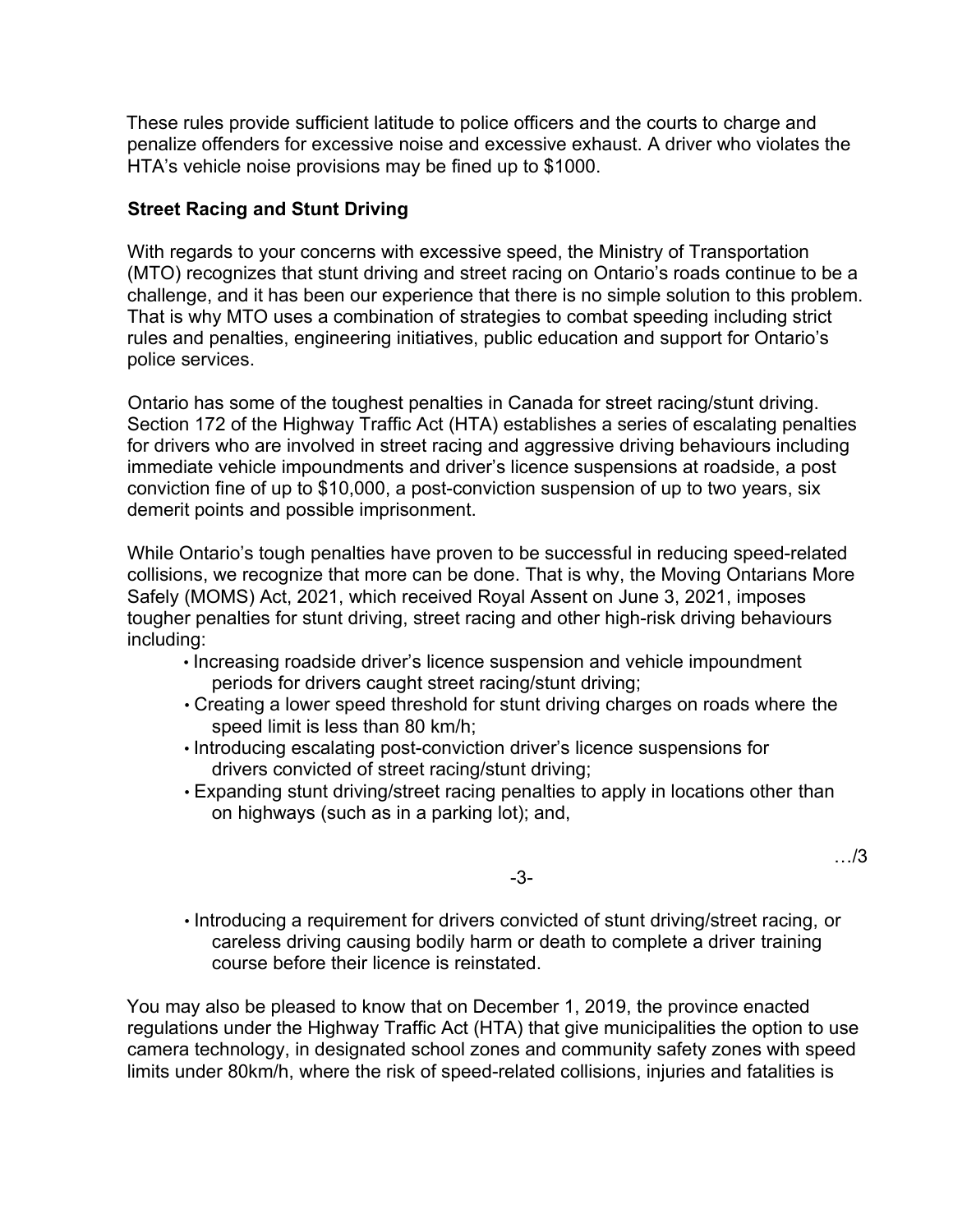greatest. Ultimately, the ministry expects that these devices will have a substantive impact on reducing speed and improving safety in municipalities.

Regarding enforcement of these laws, it is important to note that the police act independently when carrying out their duties. The day-to-day operations of police services and the actions of its officers are the responsibility of the chief of police or his/her representative. Should you have concerns with the enforcement of Ontario's traffic laws, I would suggest contacting the Ontario Provincial Police, or your local police service.

Again, thank you for writing and please accept my best wishes.

Sincerely,

Sebastian Policht Team Leader, Special Projects Transportation Safety Division Ministry of Transportation

#### **Lansdowne – John Dance**

The City has provided no updates on progress on the \$800,000 project to review and consult on OSEG's proposals to replace the north-side stands and the arena, aside from informing Councillor Menard that there now is a new acting project manager - Tara Blasioli. She was previously involved with the Flora Footbridge, undergrounding of the hydro wires on Elgin, and the multi-use pathways along the Trillium LRT line.

- It appears as though the City and OSEG strategy continues to focus on how to draw more people from the entire region with scant attention to how to attract more of the 30,000 people in the Glebe, OOE, OOS communities. It's they who can readily get to the park, unlike others who have poor transportation options.

- Over the last month, there have been lots of events at the Park, including RedBlack games and the Panda Game.

- Cars continue to have priority and Aberdeen Square still lacks amenities though it does appear the new trees are doing OK. We are interested in pursuing with GCA and OSCA the end of through traffic (QED to Bank). Currently, the vehicles that weave their way through make walking and cycling less safe and comfortable. When we previously raised this question with OSEG they strenuously opposed ending through traffic because, in their view, it would be bad for businesses and emergency vehicles needed to be able to get through. We agree that emergency vehicles need to be able to get through when there is an emergency but this does not justify the route being open to everybody. Motorists can readily access the businesses by using surface parking on the Bank Street and QED sides of the park or the parking garage that was built at considerable expense during the last rejuvenation project.